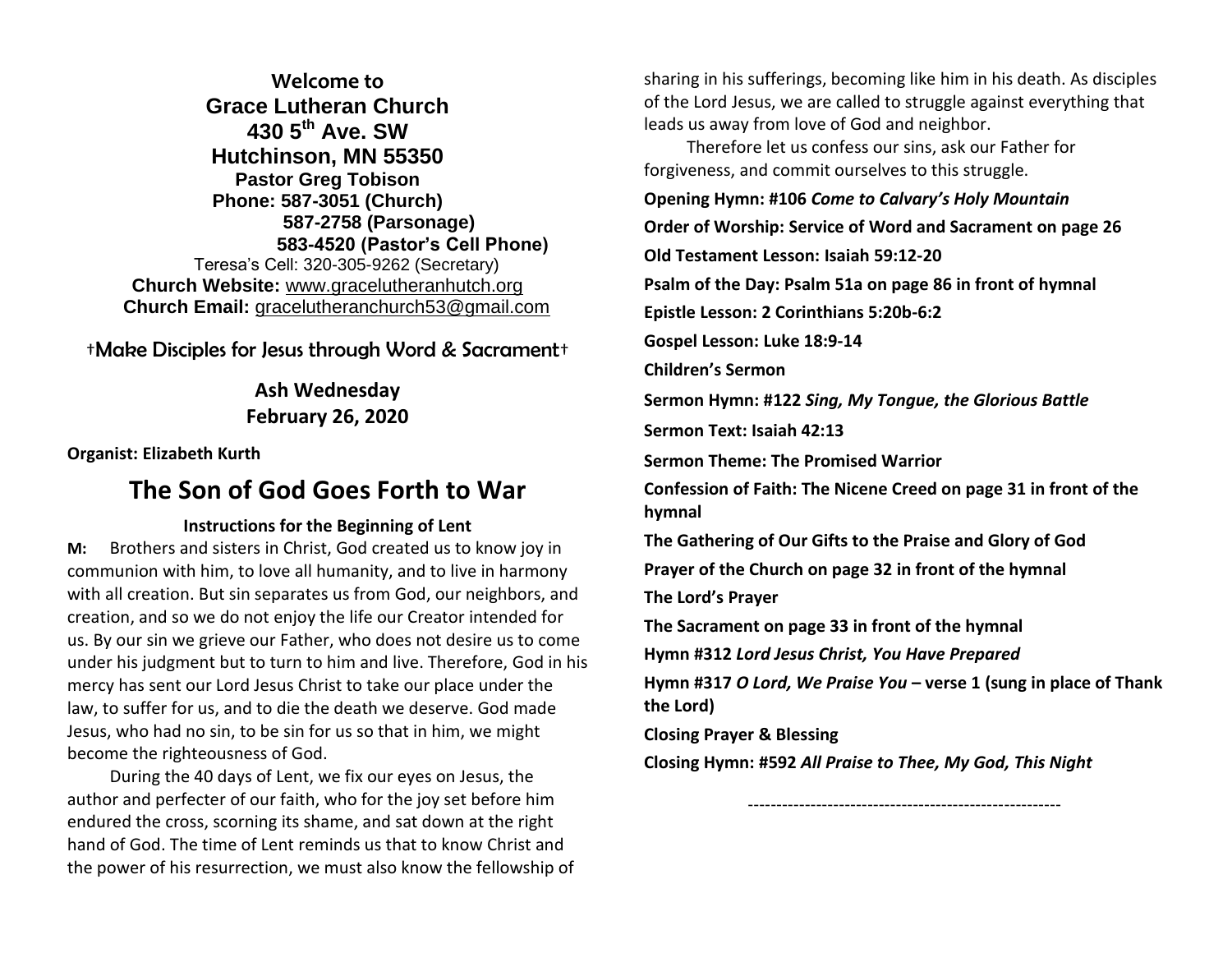### **The Lord's Supper**

In I Corinthians 10:16-17 and 11:23-29 God's Word gives us important instructions concerning the reception of the Lord's Supper. In keeping with these instructions we practice "close communion" at Grace Lutheran Church. We ask that only confirmed members at Grace or members of other WELS or ELS congregations come forward for the Lord's Supper today. If you are not a WELS or ELS member and would like to discuss reception of the Lord's Supper please speak with Pastor Tobison.

#### **Farewell to Alleluia**

Ash Wednesday is the first day of Lent. We begin the solemn journey with our Savior to the cross. While the joy that is ours in Christ remains undiminished throughout the year, our rejoicing during Lent takes on the form of quiet meditation. For centuries Christian churches have followed the practice of omitting the word *alleluia* which means "praise the Lord" from the liturgy during Lent. Beginning tonight we bid farewell to *alleluia* to prepare ourselves for the quieter days of Lent. The *alleluias* will return on Easter morning as we gather to praise our risen Lord.

**Next Wednesday** evening Pastor Panning from St. Paul's in Litchfield will be preaching on the theme *Skirmishes*. The Long Range Planning Committee will be serving tacos & wraps for supper beginning at 5:30 p.m.

The area **Pastors will be rotating pulpits** this year. We will be having Pastor Panning, Pastor DeVries and Pastor Engel in the upcoming weeks as our guest pastors.

**Immanuel Lutheran School** students will be beautifying our service with their voices at Grace this coming Sunday. Come and listen to the children giving praise to God.